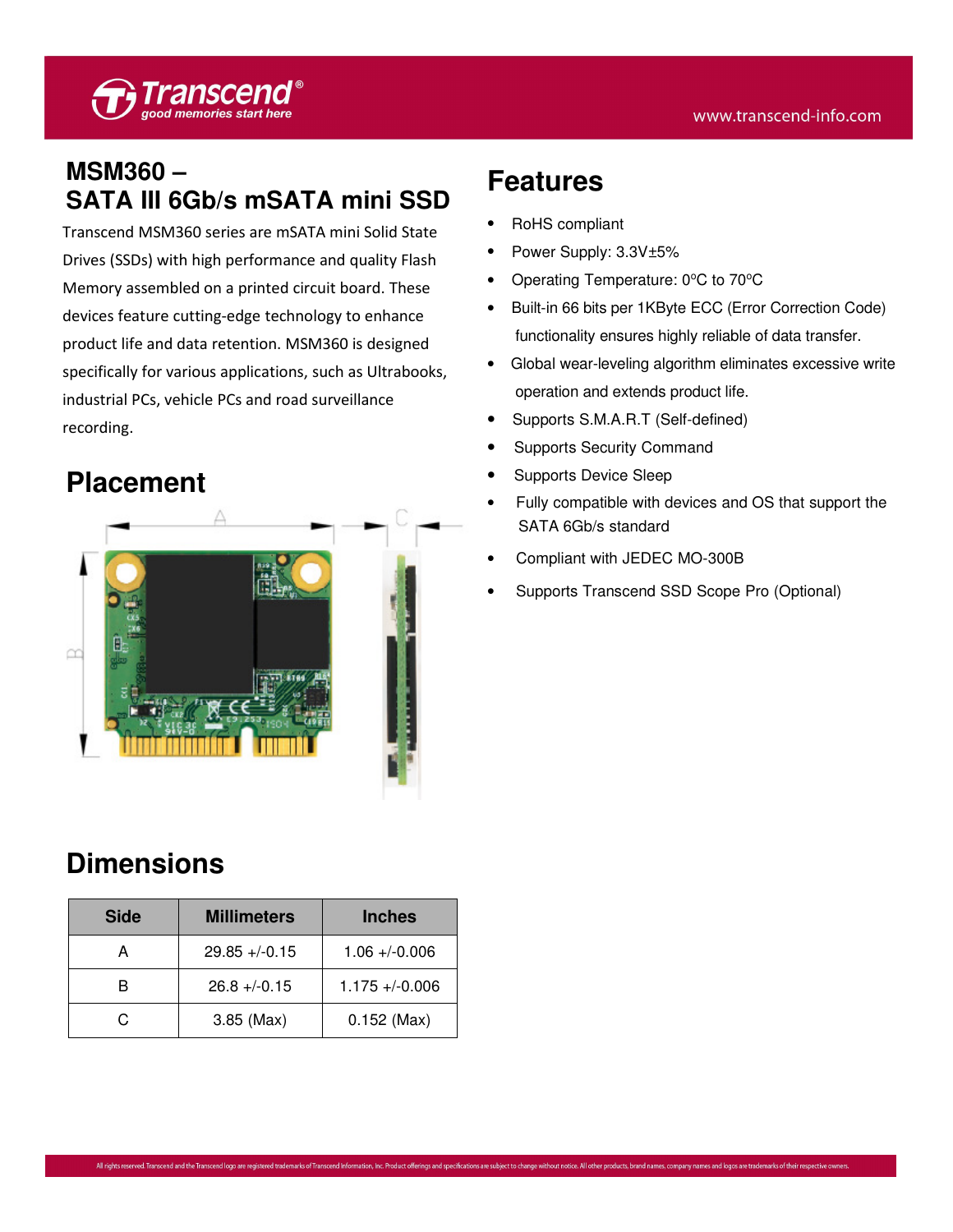## **Specifications**

| <b>Physical Specification</b> |        |                                 |  |
|-------------------------------|--------|---------------------------------|--|
| <b>Form Factor</b>            |        | <b>MO-300B</b>                  |  |
| <b>Storage Capacities</b>     |        | 128GB                           |  |
|                               | Length | $26.8 \pm 0.15$ mm              |  |
| <b>Dimensions</b>             | Width  | $29.85 \pm 0.15$ mm             |  |
|                               | Height | 3.85 mm (Max)                   |  |
| <b>Input Voltage</b>          |        | $3.3V \pm 5%$                   |  |
| Weight                        |        | 3g                              |  |
| <b>Connector</b>              |        | PCI Express Mini Card Connector |  |

| <b>Environmental Specifications</b> |           |                            |  |
|-------------------------------------|-----------|----------------------------|--|
| <b>Operating Temperature</b>        |           | 0 °C to 70 °C.             |  |
| <b>Storage Temperature</b>          |           | $-$ 40 °C to 85 °C.        |  |
| <b>Humidity</b>                     | Operating | 0% to 95% (Non-condensing) |  |
| <b>Non-Operating</b>                |           | 0% to 95% (Non-condensing) |  |

| <b>Performance</b>  |                     |                             |                                         |                                   |                                                   |                                                    |
|---------------------|---------------------|-----------------------------|-----------------------------------------|-----------------------------------|---------------------------------------------------|----------------------------------------------------|
| <b>Model P/N</b>    | Sequential<br>Read* | <b>Sequential</b><br>Write* | <b>Random</b><br>Read<br>$(4KB QD32)^*$ | Random<br>Write<br>$(4KB QD32)^*$ | <b>IOPS</b><br><b>Random Read</b><br>(4KB QD32)** | <b>IOPS</b><br><b>Random Write</b><br>(4KB QD32)** |
| <b>TS128GMSM360</b> | 514.1               | 160.4                       | 117.5                                   | 156.4                             | 32743                                             | 38150                                              |

Note: Maximum transfer speed recorded

\* 25 °C, test on GA-Z87Z-UD3H, 4GB, Windows® 8.1 x64 with AHCI mode, benchmark utility CrystalDiskMark (version 3.0.1), copied file 1000MB

\*\* Random read/write performance based on IOmeter2008 with 4K file size and queue depth of 32

\*\*\* The recorded performance is obtained while the SSD is not operating as an OS disk

| Reliability                          |                                      |  |  |  |
|--------------------------------------|--------------------------------------|--|--|--|
| Data Reliability                     | Supports BCH ECC 66 bits per 1K byte |  |  |  |
| MTBF                                 | 1,000,000 hours                      |  |  |  |
| <b>Endurance (Terabytes Written)</b> | 128G<br>83.4TB                       |  |  |  |

| <b>Regulations</b> |                  |
|--------------------|------------------|
| Compliance         | CE, FCC and BSMI |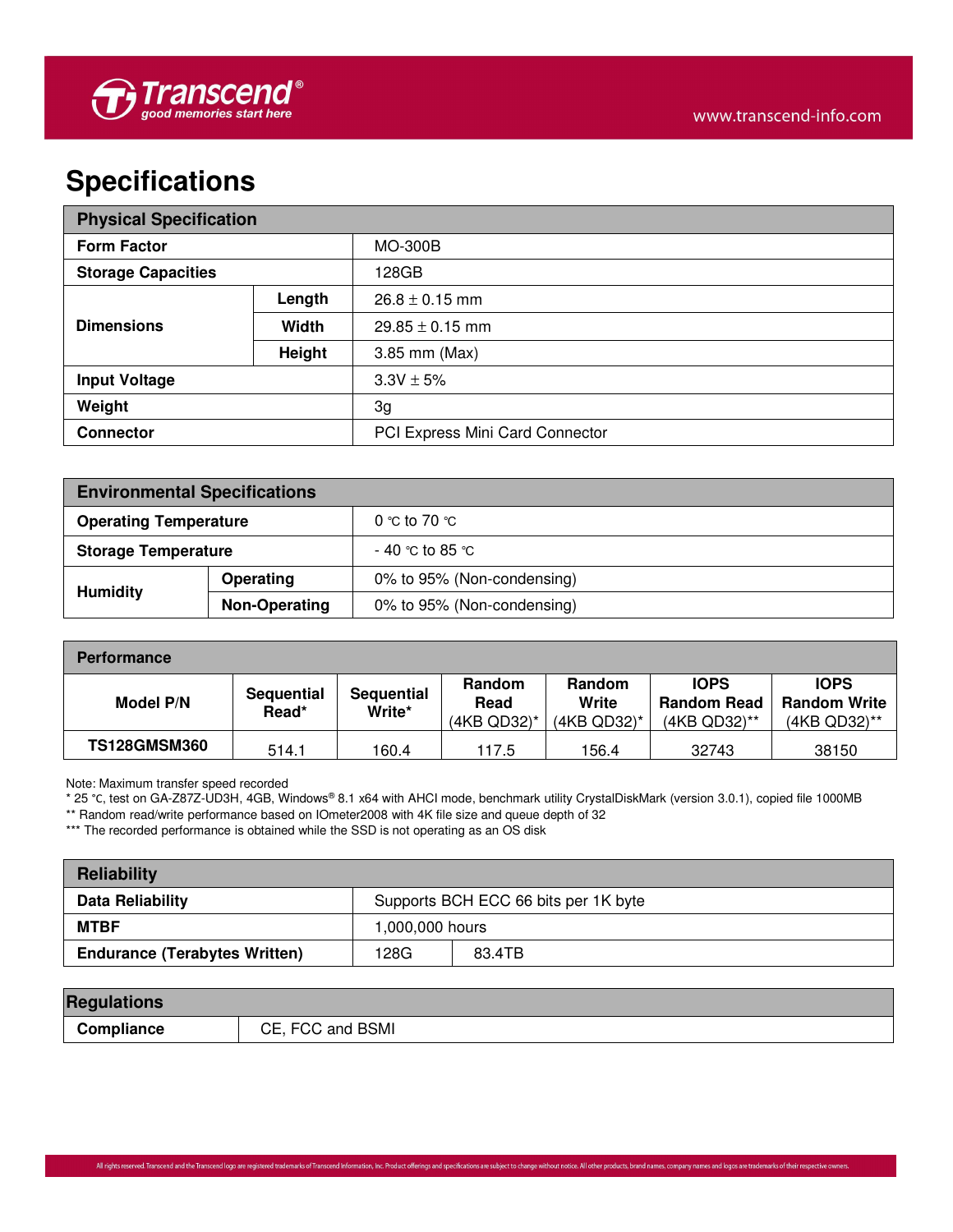

| <b>Actual Capacity</b> |               |                 |      |               |  |
|------------------------|---------------|-----------------|------|---------------|--|
| <b>Model P/N</b>       | User Max. LBA | <b>Cylinder</b> | Head | <b>Sector</b> |  |
| TS128GMSM360           | 250,069,680   | 16,383          | 16   | 63            |  |

| <b>Power Requirements</b>             |                                    |             |  |  |
|---------------------------------------|------------------------------------|-------------|--|--|
| <b>Input Voltage</b><br>$3.3V \pm 5%$ |                                    |             |  |  |
| <b>Mode</b>                           |                                    | $Max.$ (mA) |  |  |
|                                       | $\mathsf{Write}_{(\mathsf{peak})}$ | 523         |  |  |
| <b>TS128GMSM360</b>                   | $\text{Read}_{\text{(peak)}}$      | 379         |  |  |
|                                       | $\text{Idle}_{(\text{peak})}$      | 115         |  |  |
|                                       | Devs $\mathbf{p}_{(\text{peak})}$  | 1.5         |  |  |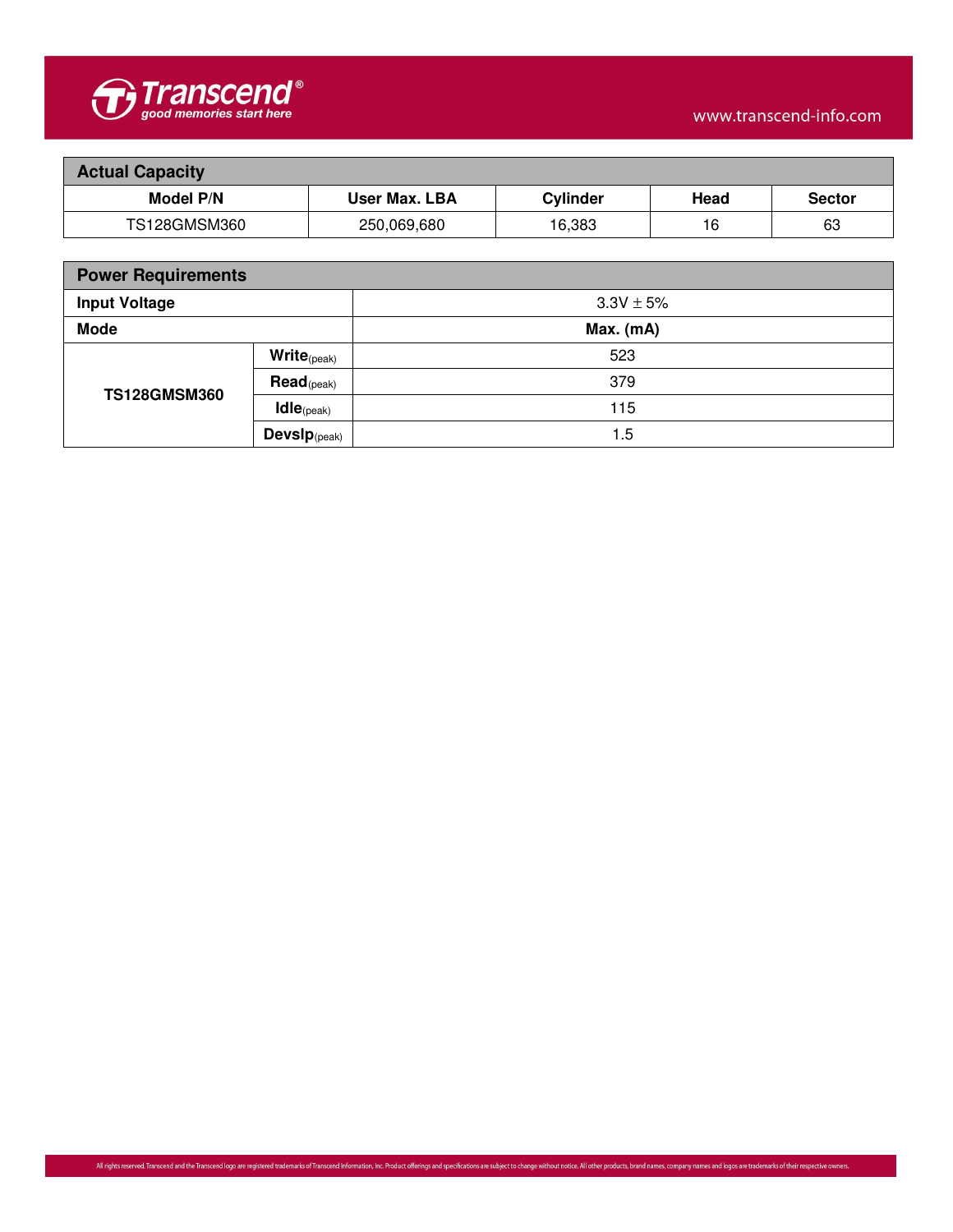

## **Package Dimensions**

The figure below illustrates the Transcend MSM360 mSATA mini Solid State Disk. All dimensions are in mm.

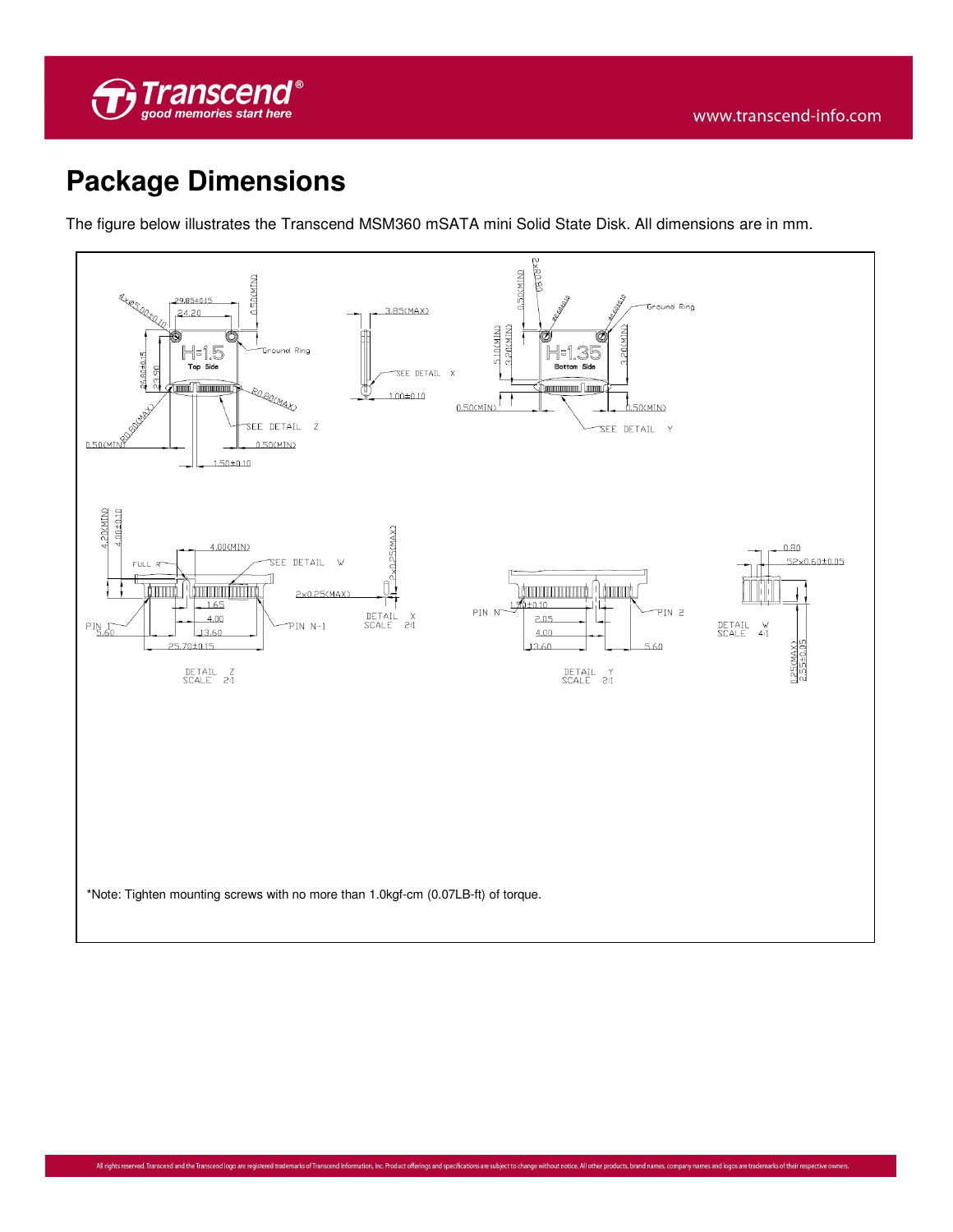# **Pin Assignments**

| Pin No. | <b>Pin Name</b>      | Pin No. | <b>Pin Name</b>     |
|---------|----------------------|---------|---------------------|
| 01      | <b>NC</b>            | 02      | 3.3V                |
| 03      | <b>NC</b>            | 04      | <b>GND</b>          |
| 05      | <b>NC</b>            | 06      | <b>NC</b>           |
| 07      | <b>NC</b>            | 08      | NC                  |
| 09      | <b>GND</b>           | 10      | <b>NC</b>           |
| 11      | <b>NC</b>            | 12      | <b>NC</b>           |
| 13      | <b>NC</b>            | 14      | <b>NC</b>           |
| 15      | <b>GND</b>           | 16      | NC                  |
| 17      | <b>NC</b>            | 18      | <b>GND</b>          |
| 19      | NC                   | 20      | <b>NC</b>           |
| 21      | <b>GND</b>           | 22      | <b>NC</b>           |
| 23      | $TX+$                | 24      | 3.3V                |
| 25      | TX-                  | 26      | <b>GND</b>          |
| 27      | <b>GND</b>           | 28      | NC                  |
| 29      | <b>GND</b>           | 30      | <b>NC</b>           |
| 31      | RX-                  | 32      | <b>NC</b>           |
| 33      | $RX+$                | 34      | <b>GND</b>          |
| 35      | <b>GND</b>           | 36      | NC                  |
| 37      | <b>GND</b>           | 38      | <b>NC</b>           |
| 39      | 3.3V                 | 40      | <b>GND</b>          |
| 41      | 3.3V                 | 42      | <b>NC</b>           |
| 43      | <b>NC</b>            | 44      | NC/DEVSLP(optional) |
| 45      | Vendor               | 46      | <b>NC</b>           |
| 47      | Vendor               | 48      | <b>NC</b>           |
| 49      | DAS/DSS*             | 50      | <b>GND</b>          |
| 51      | Presence Detection** | 52      | 3.3V                |

\* Device Activity Signal / Disable Staggered Spin-up

\*\* Connect to GND internally

# **Pin Layout**

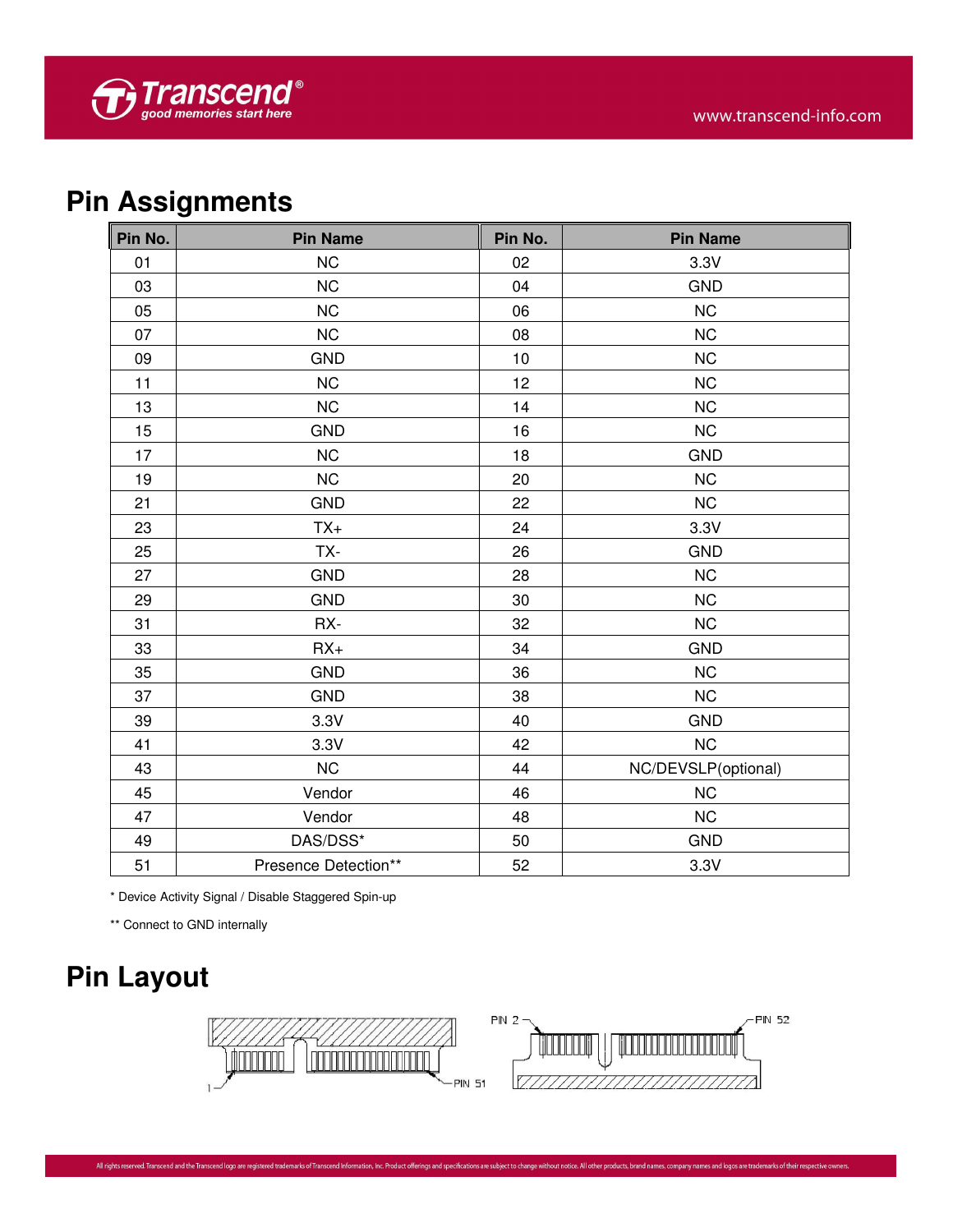

## **Block Diagram**

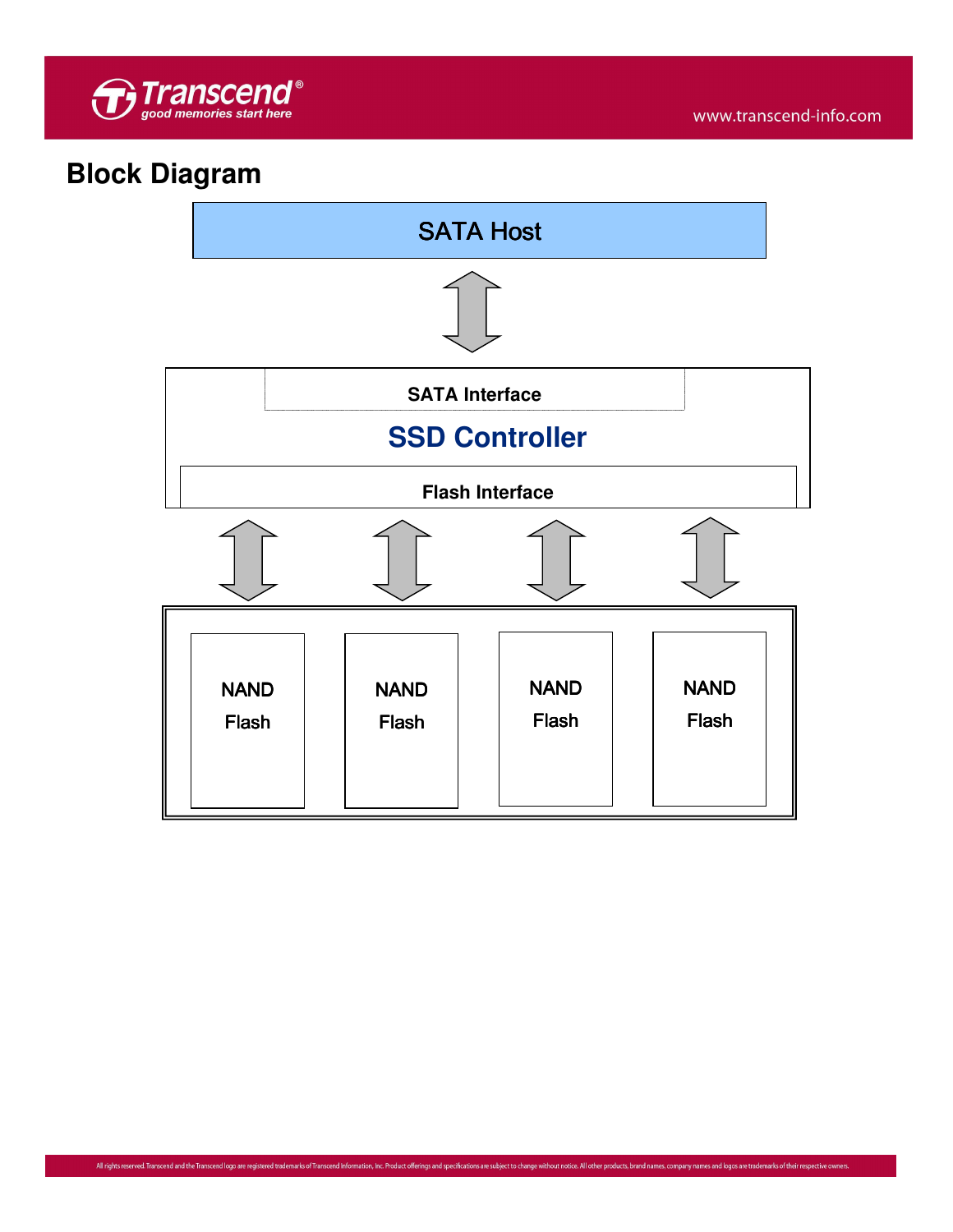

### **Features**

#### **Wear Leveling Algorithm**

The controller supports static/dynamic wear leveling. When the host writes data, the controller will find and use the block with the lowest erase count among the free blocks. This is known as dynamic wear leveling. If the free block erase count is higher than a threshold value plus data blocks, it will activate the static wear leveling, replacing the not so frequently used user blocks with the high erase count free blocks.

#### **ECC Algorithm**

Using a BCH 66 bit Error Correction Code algorithm with each channel, the controller can correct up to 66 random bit errors per 1K byte data sector for MLC NAND flash. The hardware executes parity generation and error detection/correction features.

#### **Bad Block Management**

When the flash encounters an ECC, program or erase failure, the controller will mark the block as a bad block to prevent use of this block and cause data loss in the future.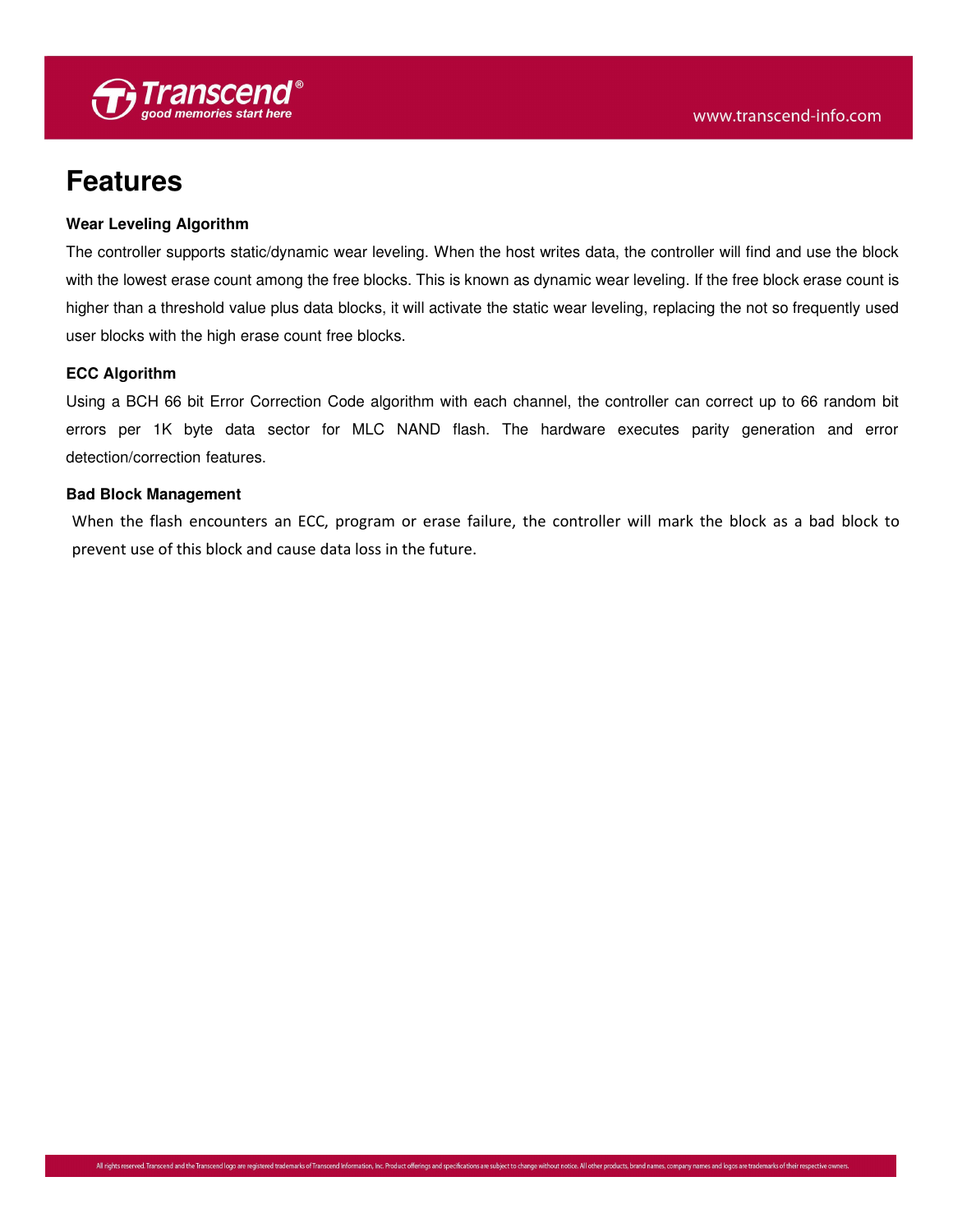

# **ATA Command Register**

This table with the following paragraphs summarizes the ATA command set.

| <b>Support ATA/ATAPI Command</b>        | Code                    | <b>Protocol</b>   |
|-----------------------------------------|-------------------------|-------------------|
| <b>General Feature Set</b>              |                         |                   |
| <b>EXECUTE DIAGNOSTICS</b>              | 90h                     | Device diagnostic |
| <b>FLUSH CACHE</b>                      | E7h                     | Non-data          |
| <b>IDENTIFY DEVICE</b>                  | ECh                     | PIO data-In       |
| INITIALIZE DRIVE PARAMETERS             | 91h                     | Non-data          |
| <b>READ DMA</b>                         | C8h                     | <b>DMA</b>        |
| READ LOG EXT                            | 2Fh                     | PIO data-In       |
| <b>READ MULTIPLE</b>                    | C <sub>4</sub> h        | PIO data-In       |
| <b>READ SECTOR(S)</b>                   | 20h                     | PIO data-In       |
| <b>READ VERIFY SECTOR(S)</b>            | 40h or 41h              | Non-data          |
| <b>SET FEATURES</b>                     | EFh                     | Non-data          |
| SET MULTIPLE MODE                       | C6h                     | Non-data          |
| <b>WRITE DMA</b>                        | CAh                     | <b>DMA</b>        |
| <b>WRITE MULTIPLE</b>                   | C <sub>5</sub> h        | PIO data-out      |
| <b>WRITE SECTOR(S)</b>                  | 30h                     | PIO data-out      |
| <b>NOP</b>                              | 00h                     | Non-data          |
| <b>READ BUFFER</b>                      | E <sub>4</sub> h        | PIO data-In       |
| <b>WRITE BUFFER</b>                     | E8h                     | PIO data-out      |
| <b>Power Management Feature Set</b>     |                         |                   |
| <b>CHECK POWER MODE</b>                 | E5h or 98h              | Non-data          |
| <b>IDLE</b>                             | E3h or 97h              | Non-data          |
| <b>IDLE IMMEDIATE</b>                   | E <sub>1</sub> h or 95h | Non-data          |
| <b>SLEEP</b>                            | E6h or 99h              | Non-data          |
| <b>STANDBY</b>                          | E2h or 96h              | Non-data          |
| <b>STANDBY IMMEDIATE</b>                | E0h or 94h              | Non-data          |
| <b>Security Mode Feature Set</b>        |                         |                   |
| SECURITY SET PASSWORD                   | F <sub>1</sub> h        | PIO data-out      |
| <b>SECURITY UNLOCK</b>                  | F <sub>2</sub> h        | PIO data-out      |
| <b>SECURITY ERASE PREPARE</b>           | F <sub>3</sub> h        | Non-data          |
| SECURITY ERASE UNIT                     | F <sub>4</sub> h        | PIO data-out      |
| <b>SECURITY FREEZE LOCK</b>             | F <sub>5</sub> h        | Non-data          |
| <b>SECURITY DISABLE PASSWORD</b>        | F6h                     | PIO data-out      |
| <b>SMART Feature Set</b>                |                         |                   |
| <b>SMART Disable Operations</b>         | B <sub>0</sub> h        | Non-data          |
| <b>SMART Enable/Disable Autosave</b>    | B <sub>0</sub> h        | Non-data          |
| <b>SMART Enable Operations</b>          | B <sub>0</sub> h        | Non-data          |
| <b>SMART Execute Off-Line Immediate</b> | B0h                     | Non-data          |
| SMART Read Log                          | B0h                     | PIO data-In       |
| <b>SMART Read Data</b>                  | <b>B0h</b>              | PIO data-In       |
| <b>SMART Read Threshold</b>             | <b>B0h</b>              | PIO data-In       |
| <b>SMART Return Status</b>              | <b>B0h</b>              | Non-data          |
| <b>SMART Save Attribute Values</b>      | <b>B0h</b>              | Non-data          |
| SMART Write Log                         | <b>B0h</b>              | PIO data-out      |
| <b>Host Protected Area Feature Set</b>  |                         |                   |
| Read Native Max Address                 | F8h                     | Non-data          |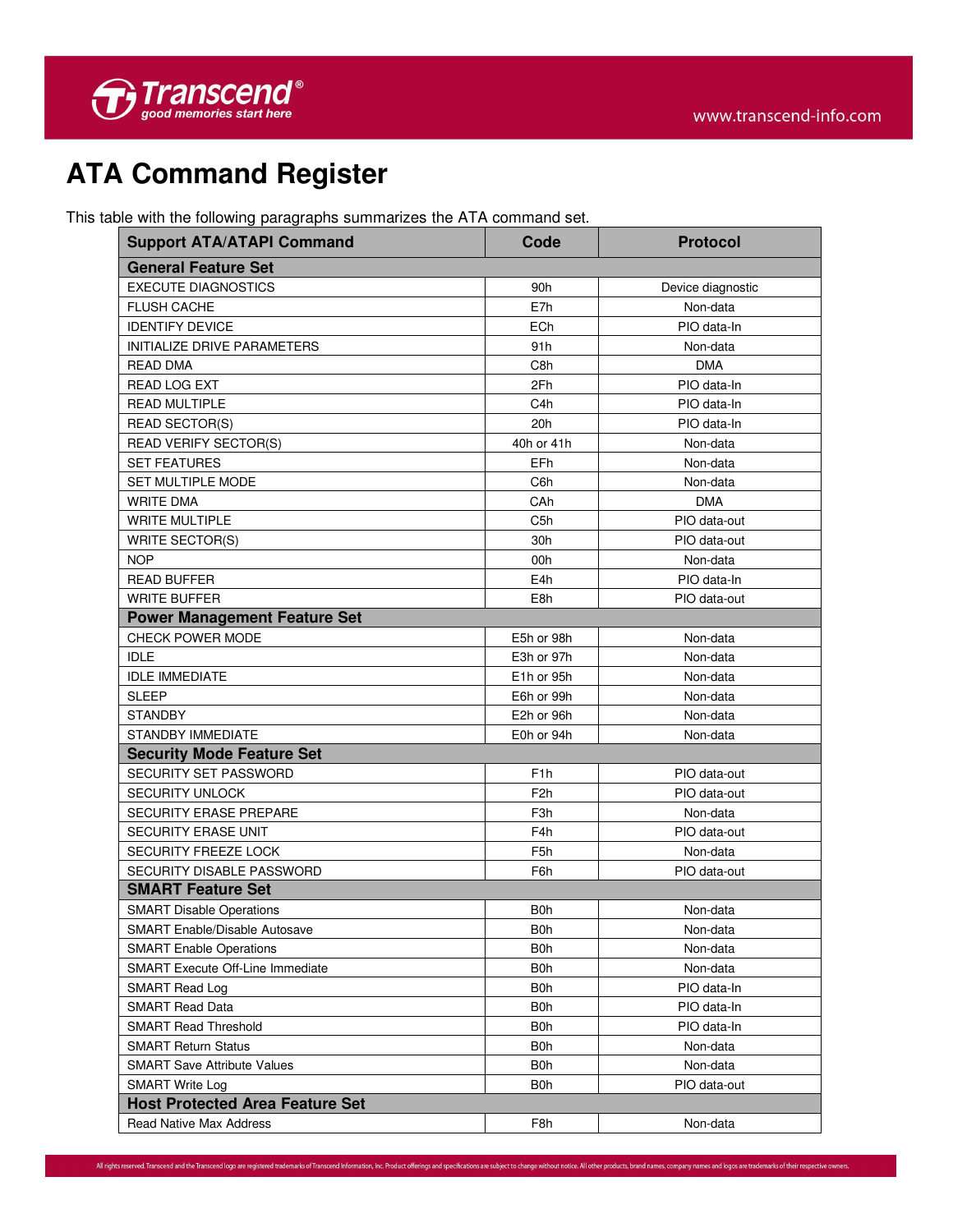

| Set Max Address                    | F9h | Non-data          |
|------------------------------------|-----|-------------------|
| Set Max Set Password               | F9h | PIO data-out      |
| Set Max Lock                       | F9h | Non-data          |
| Set Max Freeze Lock                | F9h | Non-data          |
| Set Max Unlock                     | F9h | PIO data-out      |
| 48-bit Address Feature Set         |     |                   |
| Flush Cache Ext                    | EAh | Non-data          |
| Read Sector(s) EXt                 | 24h | PIO data-In       |
| Read DMA Ext                       | 25h | <b>DMA</b>        |
| Read Multiple Ext                  | 29h | PIO data-In       |
| <b>Read Native Max Address Ext</b> | 27h | Non-data          |
| Read Verify Sector(s) Ext          | 42h | Non-data          |
| Set Max Address Ext                | 37h | Non-data          |
| Write DMA Ext                      | 35h | <b>DMA</b>        |
| Write Multiple Ext                 | 39h | PIO data-out      |
| Write Sector(s) Ext                | 34h | PIO data-out      |
| <b>NCQ Feature Set</b>             |     |                   |
| <b>Read FPDMA Queued</b>           | 60h | <b>DMA Queued</b> |
| Write FPDMA Queued                 | 61h | <b>DMA Queued</b> |
| <b>Others</b>                      |     |                   |
| Data Set Management                | 06h | <b>DMA</b>        |
| Seek                               | 70h | Non-data          |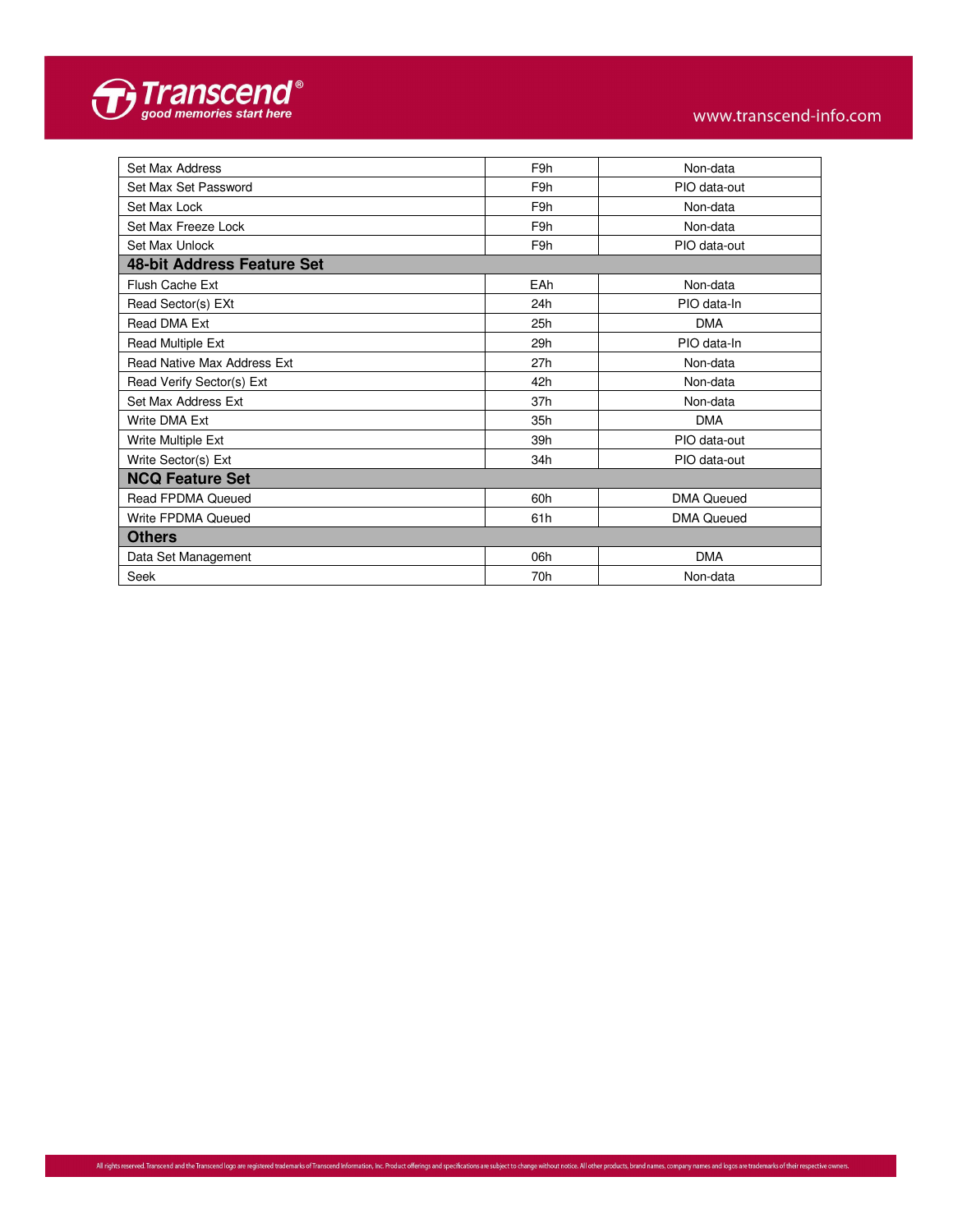## **ATA Command Specifications**

### **FLUSH CACHE (E7h)**

This command is used by the host to request the device to flush the write cache. If there is data in the write cache, that data shall be written to the media. The BSY bit shall remain set to one until all data has been successfully written or an error occurs.

### **IDENTIFY DEVICE (ECh)**

This commands read out 512Bytes of drive parameter information. Parameter Information consists of the arrangement and value as shown in the following table. This command enables the host to receive the Identify Drive Information from the device.

### **INITIALIZE DEVICE PARAMETERS (91h)**

This command enables the host to set the number of logical sectors per track and the number of logical heads minus 1, per logical cylinder for the current CHS translation mode.

#### **READ DMA (C8h)**

Read data from sectors during Ultra DMA and Multiword DMA transfer. Use the SET FEATURES command to specify the mode value. A sector count of zero requests 256 sectors.

### **READ LOG EXT (2Fh)**

This 48-bit command is for devices implementing the GPL feature set. It returns the specified log to the host.

#### **READ MULTIPLE (C4h)**

This command performs similarly to the Read Sectors command. Interrupts are not generated on each sector, but on the transfer of a block which contains the number of sectors defined by a Set Multiple command.

### **READ SECTOR(S) (20h)**

This command reads 1 to 256 sectors as specified in the Sector Count register from sectors which is set by Sector number register. A sector counts of 0 requests 256 sectors. The transfer beings specified in the Sector Number register.

### **READ VERIFY SECTOR(S) (40h/41h)**

This command verifies one or more sectors on the drive by transferring data from the flash media to the data buffer in the drive and verifying that the ECC is correct. This command is identical to the Read Sectors command, except that DRQ is never set and no data is transferred to the host.

#### **SET FEATURES (EFh)**

This command set parameter to Features register and set drive's operation. For transfer mode, parameter is set to Sector Count register. This command is used by the host to establish or select certain features.

#### **SET MULTIPLE MODE (C6h)**

This command enables the device to perform READ MULTIPLE and WRITE MULTIPLE operations and establishes the block count for these commands.

#### **WRITE DMA (CAh)**

Write data to sectors during Ultra DMA and Multiword DMA transfer. Use the SET FEATURES command to specify the mode value.

### **WRITE MULTIPLE (C5h)**

This command is similar to the Write Sectors command. Interrupts are not presented on each sector, but on the transfer of a block which contains the number of sectors defined by Set Multiple command.

#### **WRITE SECTOR(S) (30h)**

Write data to a specified number of sectors (1 to 256, as specified with the Sector Count register) from the specified address. Specify "00h" to write 256 sectors.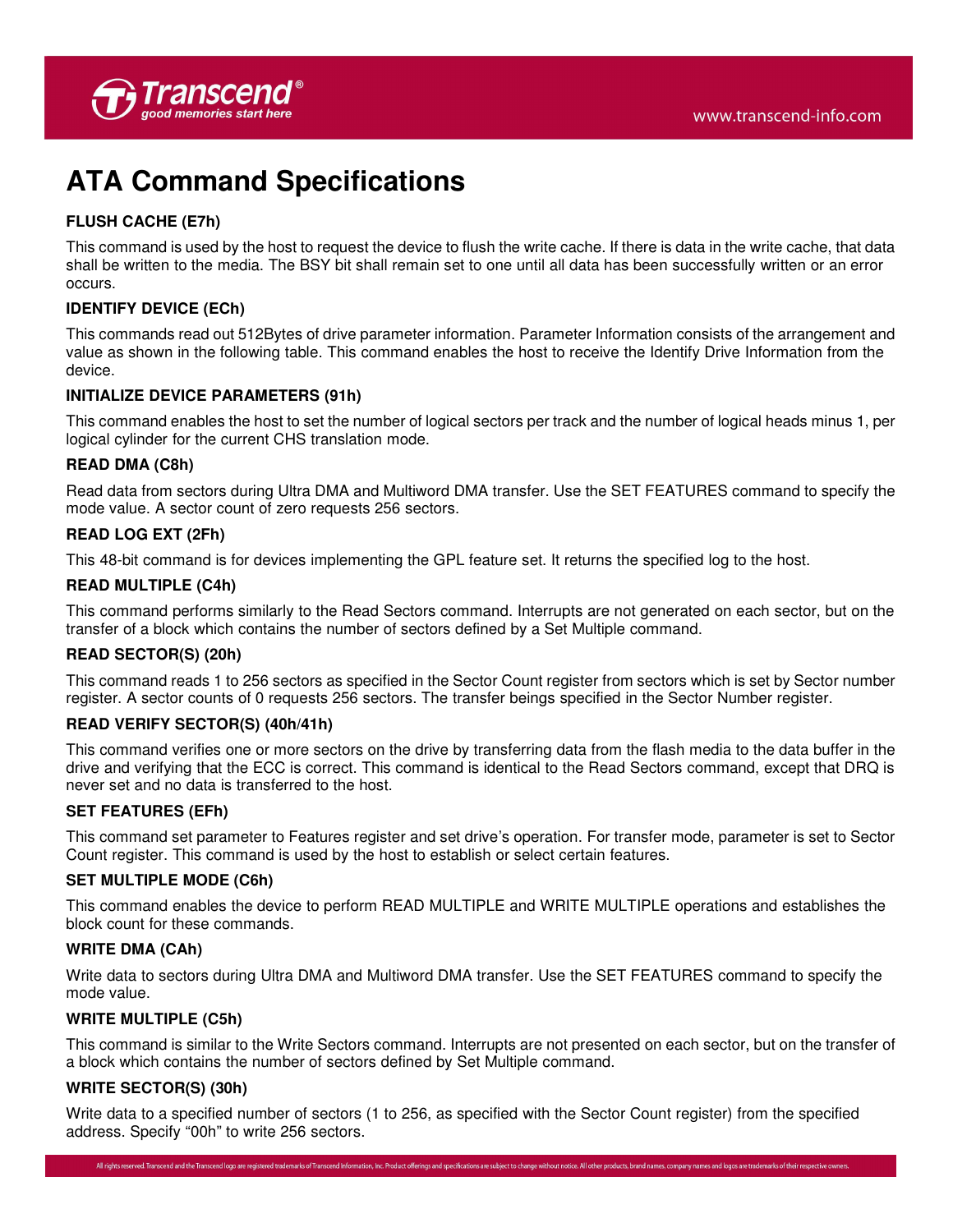#### **NOP (00h)**

The device shall respond with command aborted. For devices implementing the Overlapped feature set, subcommand code 00h in the Features register shall abort any outstanding queue. Subcommand codes 01h through FFh in the Features register shall not affect the status of any outstanding queue.

#### **READ BUFFER (E4h)**

The READ BUFFER command enables the host to read a 512-byte block of data.

#### **WRITE BUFFER (E8h)**

This command enables the host to write the contents of one 512-byte block of data to the device's buffer.

### **Power Management Feature Set**

#### **CHECK POWER MODE (E5h or 98h)**

The host can use this command to determine the current power management mode.

#### **IDLE (E3h or 97h)**

This command causes the device to set BSY, enter the Idle mode, clear BSY and generate an interrupt. If sector count is non-zero, the automatic power down mode is enabled. If the sector count is zero, the automatic power mode is disabled.

#### **IDLE IMMEDIATE (E1h or 95h)**

This command causes the device to set BSY, enter the Idle(Read) mode, clear BSY and generate an interrupt.

#### **SLEEP (E6h or 99h)**

This command causes the device to set BSY, enter the Sleep mode, clear BSY and generate an interrupt.

#### **STANDBY (E2h or 96h)**

This command causes the device to set BSY, enter the Sleep mode (which corresponds to the ATA "Standby" Mode), clear BSY and return the interrupt immediately.

#### **STANDBY IMMEDIATE (E0h or 94h)**

This command causes the drive to set BSY, enter the Sleep mode (which corresponds to the ATA "Standby" Mode), clear BSY and return the interrupt immediately.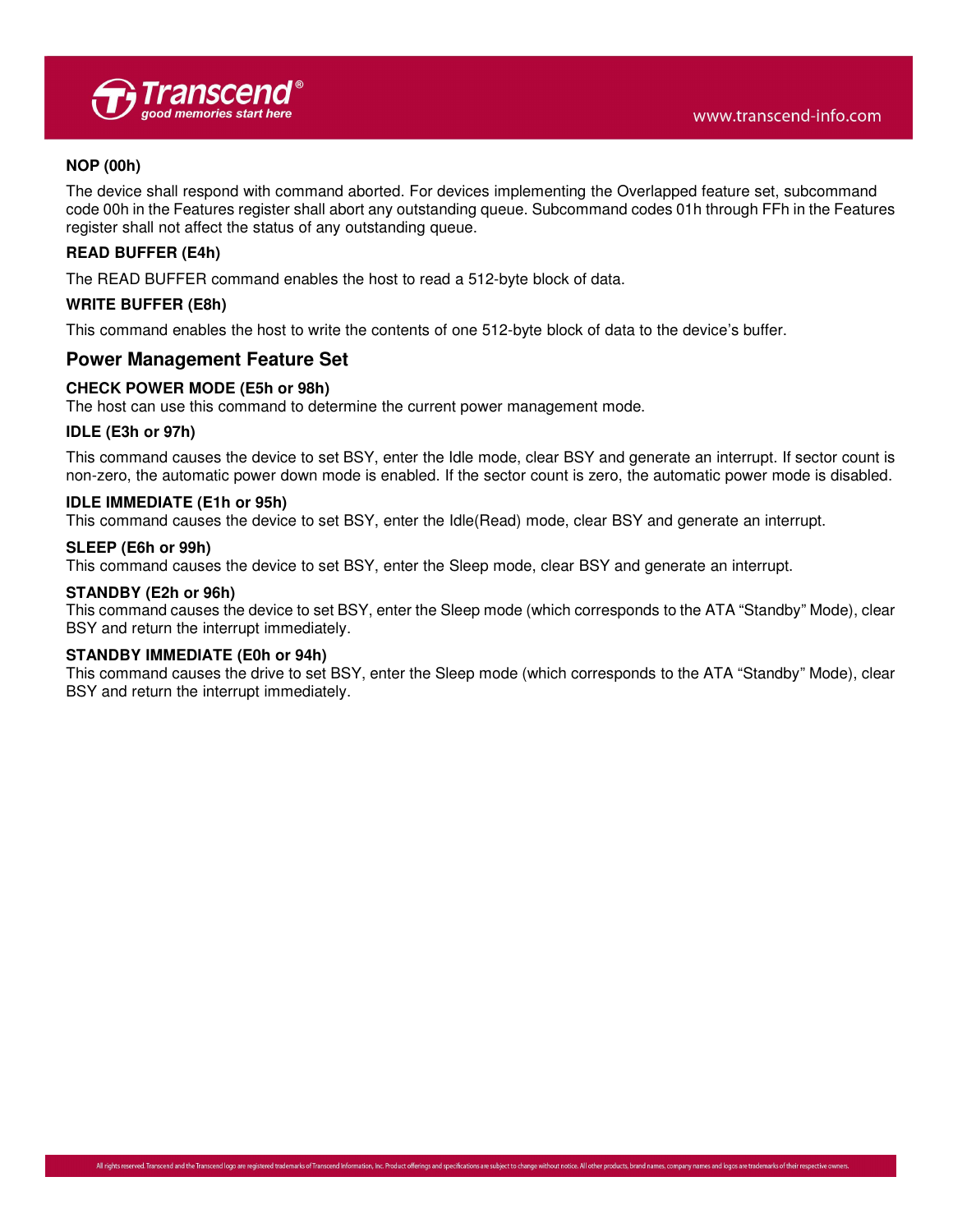

## **Security Mode Feature Set**

### **SECURITY SET PASSWORD (F1h)**

This command set user password or master password. The host outputs sector data with PIO data-out protocol to indicate the information defined in the following table.

| <b>Word</b> | <b>Content</b>                                                                |                                   |                       |  |
|-------------|-------------------------------------------------------------------------------|-----------------------------------|-----------------------|--|
| 0           | Control word                                                                  |                                   |                       |  |
|             | Bit 0                                                                         | <b>Identifier</b>                 | 0=set user password   |  |
|             |                                                                               |                                   | 1=set master password |  |
|             | <b>Bits 1-7</b>                                                               | Reserved                          |                       |  |
|             | Bit 8                                                                         | <b>Master Password Capability</b> | $0 = High$            |  |
|             |                                                                               |                                   | $1 =$ Maximum         |  |
|             | <b>Bits 9-15</b>                                                              | Reserved                          |                       |  |
| $1 - 16$    | Password (32 bytes)                                                           |                                   |                       |  |
| 17          | Master Password Identifier. This word is valid if word 0 bit 0 is set to one. |                                   |                       |  |
| 18-255      | Reserved                                                                      |                                   |                       |  |

### **Security set Password data content**1

### **SECURITY UNLOCK (F2h)**

This command disables LOCKED MODE of the device. This command transfers 512 bytes of data from the host with PIO data-out protocol. The following table defines the content of this information

### **Security Unlock information**2

| <b>Word</b> | <b>Content</b>      |                   |                           |  |  |  |
|-------------|---------------------|-------------------|---------------------------|--|--|--|
| 0           | Control word        |                   |                           |  |  |  |
|             | Bit 0               | <b>Identifier</b> | 0=compare user password   |  |  |  |
|             |                     |                   | 1=compare master password |  |  |  |
|             | <b>Bits 1-15</b>    | Reserved          |                           |  |  |  |
| $1 - 16$    | Password (32 bytes) |                   |                           |  |  |  |
| 17-255      | Reserved            |                   |                           |  |  |  |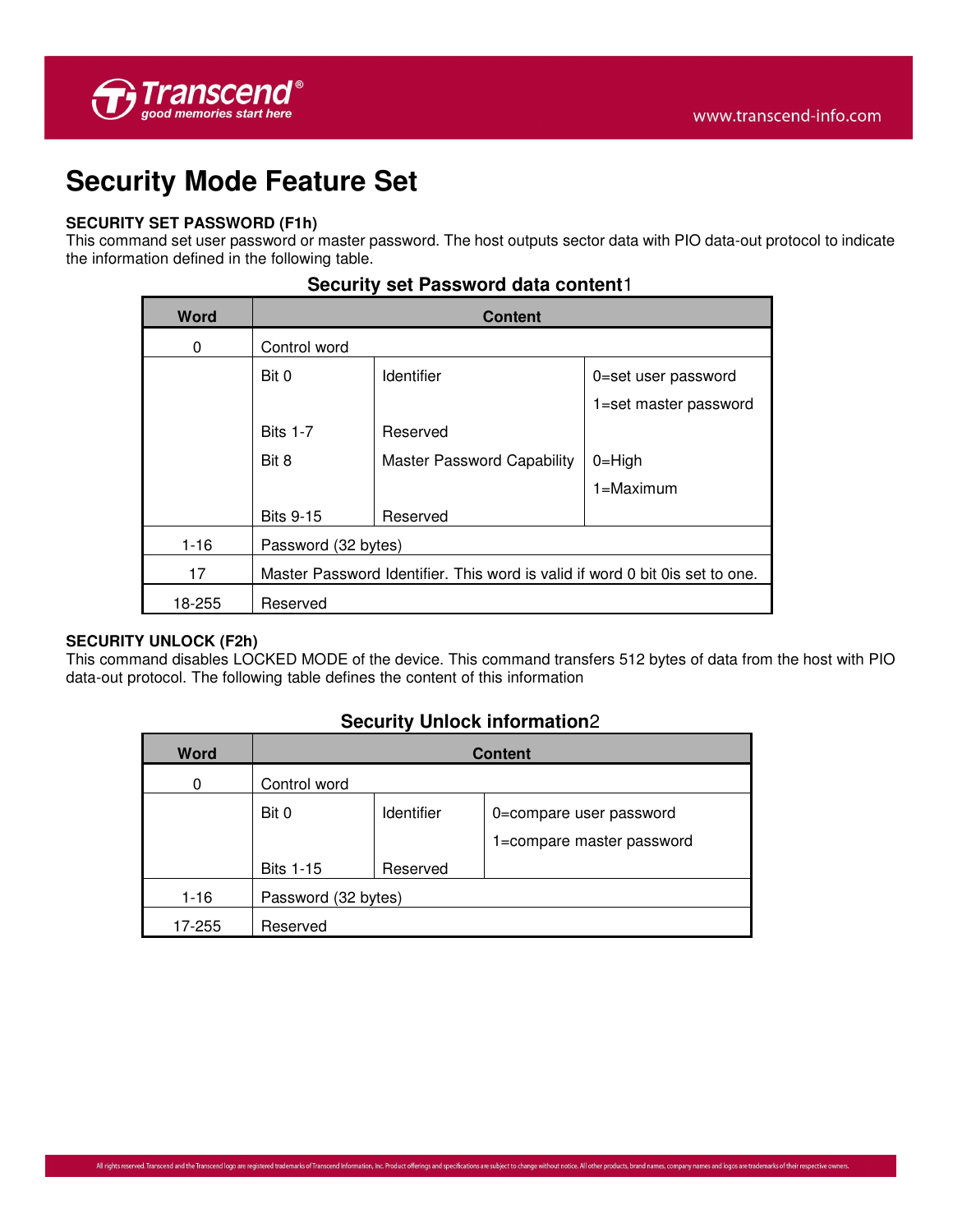

#### **SECURITY DISABLE PASSWORD (F6h)**

Disables any previously set user password and cancels the lock. The host transfers 512 bytes of data, as shown in the following table, to the drive. The transferred data contains a user or master password, which the drive compares with the saved password. If they match, the drive cancels the lock. The master password is still saved. It is re-enabled by issuing the SECURITY SET PASSWORD command to re-set a user password.

#### **SECURITY ERASE PREPARE (F3h)**

This command shall be issued immediately before the Security Erase Unit command to enable erasing and unlocking. This command prevents accidental loss of data on the drive.

#### **SECURITY ERASE UNIT (F4h)**

The host uses this command to transfer 512 bytes of data, as shown in the following table, to the drive. The transferred data contains a user or master password, which the drive compares with the saved password. If they match, the drive deletes user data, disables the user password, and cancels the lock. The master password is still saved. It is re-enabled by issuing the SECURITY SET PASSWORD command to re-set a user password.

#### **SECURITY FREEZE LOCK (F5h)**

Causes the drive to enter Frozen mode. Once this command has been executed, the following commands to update a lock result in the Aborted Command error:

- SECURITY SET PASSWORD
- SECURITY UNLOCK
- SECURITY DISABLE PASSWORD
- SECURITY ERASE PREPARE
- SECURITY ERASE UNIT

**The drive exits from Frozen mode upon a power-off or hard reset. If the SECURITY FREEZE LOCK command is issued when the drive is placed in Frozen mode, the drive executes the command, staying in Frozen mode.**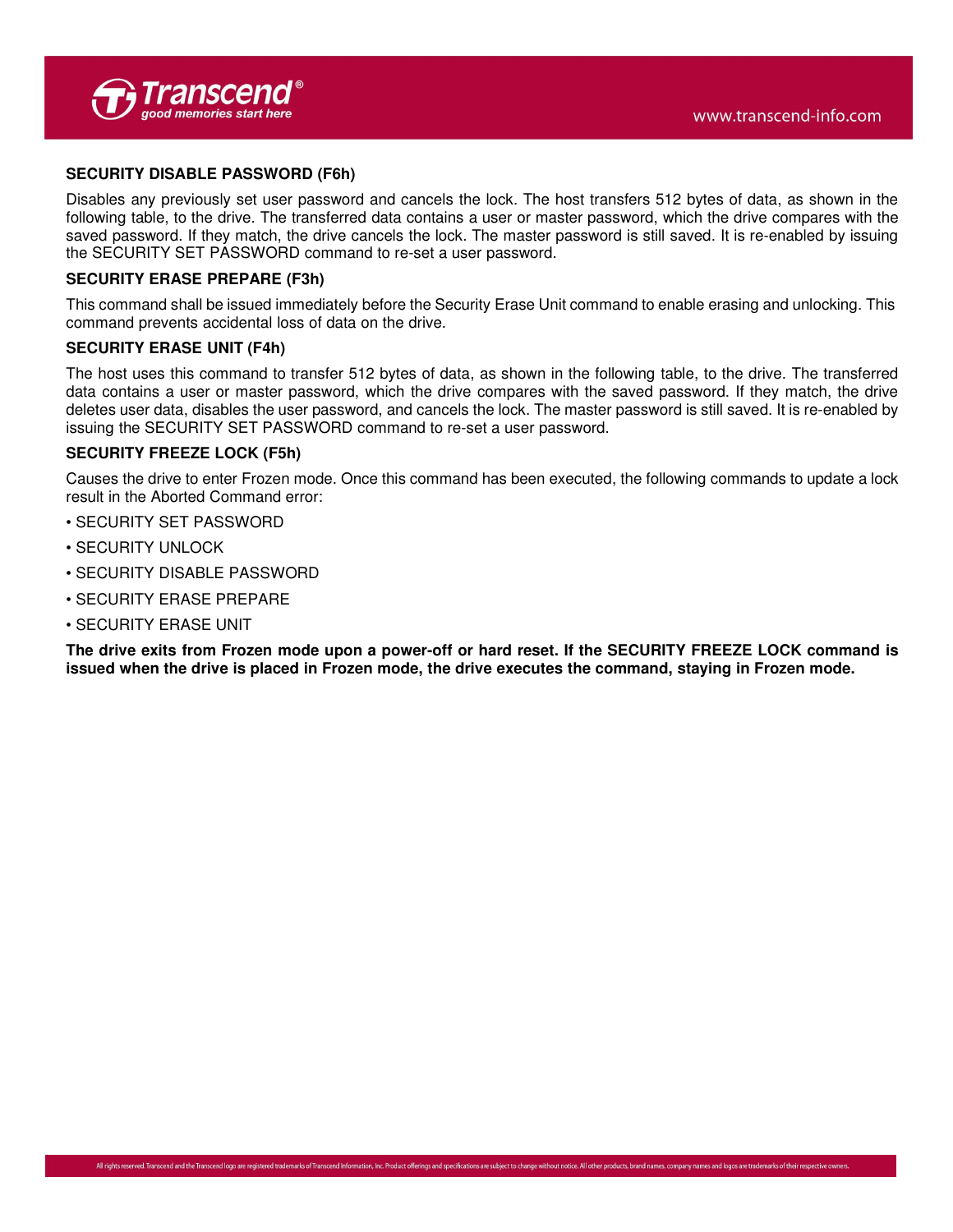

# **Identify Device Information Default Value**

| <b>Word</b><br><b>Address</b> | <b>Default</b><br><b>Value</b> | <b>Total</b><br><b>Bytes</b> | <b>Data Field Type Information</b>                                                             |  |  |  |
|-------------------------------|--------------------------------|------------------------------|------------------------------------------------------------------------------------------------|--|--|--|
| 0                             | 0040h                          | $\overline{2}$               | General configuration                                                                          |  |  |  |
| 1                             | <b>XXXXh</b>                   | $\overline{c}$               | Default number of cylinders                                                                    |  |  |  |
| $\overline{c}$                | 0000h                          | $\overline{c}$               | Reserved                                                                                       |  |  |  |
| 3                             | 00XXh                          | $\mathbf{2}$                 | Default number of heads                                                                        |  |  |  |
| 4                             | 0000h                          | $\overline{2}$               | Obsolete                                                                                       |  |  |  |
| 5                             | 0240h                          | $\overline{c}$               | Obsolete                                                                                       |  |  |  |
| 6                             | <b>XXXXh</b>                   | $\mathbf{2}$                 | Default number of sectors per track                                                            |  |  |  |
| $7 - 8$                       | <b>XXXXh</b>                   | $\overline{4}$               | Number of sectors per card (Word $7 = MSW$ , Word $8 = LSW$ )                                  |  |  |  |
| 9                             | 0000h                          | $\overline{c}$               | Obsolete                                                                                       |  |  |  |
| $10-19$                       | <b>XXXXh</b>                   | 20                           | Serial number in ASCII (Right Justified)                                                       |  |  |  |
| 20                            | 0002h                          | $\overline{2}$               | Obsolete                                                                                       |  |  |  |
| 21                            | 0002h                          | $\overline{2}$               | Obsolete                                                                                       |  |  |  |
| 22                            | 0000h                          | $\overline{c}$               | Obsolete                                                                                       |  |  |  |
| 23-26                         | <b>XXXXh</b>                   | 8                            | Firmware revision in ASCII. Big Endian Byte Order in Word                                      |  |  |  |
| $27 - 46$                     | <b>XXXXh</b>                   | 40                           | Model number in ASCII (Left Justified) Big Endian Byte Order in Word                           |  |  |  |
| 47                            | 8001h                          | 2                            | Maximum number of sectors on Read/Write Multiple command                                       |  |  |  |
| 48                            | 0000h                          | $\overline{2}$               | Reserved                                                                                       |  |  |  |
| 49                            | 0F00h                          | $\overline{c}$               | Capabilities                                                                                   |  |  |  |
| 50                            | 4000h                          | $\overline{c}$               | Capabilities                                                                                   |  |  |  |
| 51                            | 0200h                          | $\overline{c}$               | PIO data transfer cycle timing mode                                                            |  |  |  |
| 52                            | 0000h                          | $\mathbf{2}$                 | Obsolete                                                                                       |  |  |  |
| 53                            | 0007h                          | $\overline{2}$               | <b>Field Validity</b>                                                                          |  |  |  |
| 54                            | <b>XXXXh</b>                   | $\overline{c}$               | Current numbers of cylinders                                                                   |  |  |  |
| 55                            | <b>XXXXh</b>                   | $\mathbf{2}$                 | Current numbers of heads                                                                       |  |  |  |
| 56                            | <b>XXXXh</b>                   | $\overline{2}$               | Current sectors per track                                                                      |  |  |  |
| 57-58                         | <b>XXXXh</b>                   | 4                            | Current capacity in sectors (LBAs)(Word 57 = LSW, Word 58 = MSW)                               |  |  |  |
| 59                            | 0101h                          | $\overline{c}$               | Multiple sector setting                                                                        |  |  |  |
| 60-61                         | <b>XXXXh</b>                   | 4                            | Total number of sectors addressable in LBA Mode                                                |  |  |  |
| 62                            | 0000h                          | $\overline{c}$               | Reserved                                                                                       |  |  |  |
| 63                            | 0207h                          | $\overline{2}$               | Multiword DMA transfer. Supports MDMA Mode 0,1, and 2                                          |  |  |  |
| 64                            | 0003h                          | $\overline{2}$               | Advanced PIO modes supported                                                                   |  |  |  |
| 65                            | 0078h                          | $\overline{2}$               | Minimum Multiword DMA transfer cycle time per word. In PC Card modes this<br>value shall be 0h |  |  |  |
| 66                            | 0078h                          | $\overline{c}$               | Recommended Multiword DMA transfer cycle time. In PC Card modes this<br>value shall be 0h      |  |  |  |
| 67                            | 0078h                          | $\overline{2}$               | Minimum PIO transfer cycle time without flow control                                           |  |  |  |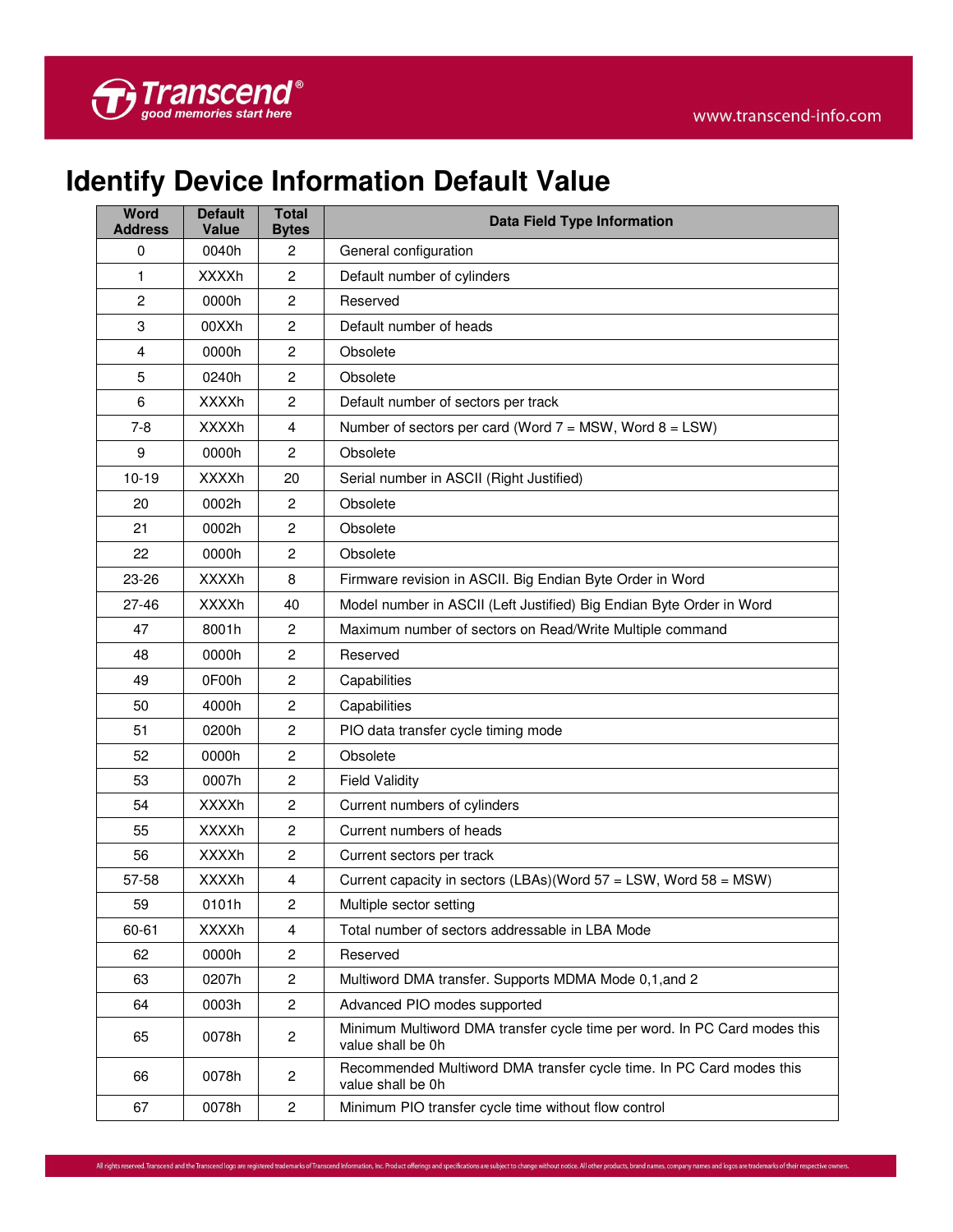

| <b>Word</b><br><b>Address</b> | <b>Default</b><br><b>Value</b> | <b>Total</b><br><b>Bytes</b> | <b>Data Field Type Information</b>                                                                                                                                                                                                                          |  |  |  |
|-------------------------------|--------------------------------|------------------------------|-------------------------------------------------------------------------------------------------------------------------------------------------------------------------------------------------------------------------------------------------------------|--|--|--|
| 68                            | 0078h                          | 2                            | Minimum PIO transfer cycle time with IORDY flow control                                                                                                                                                                                                     |  |  |  |
| 69                            | 4000h                          | $\overline{2}$               | Additional supported                                                                                                                                                                                                                                        |  |  |  |
| 70-74                         | 0000h                          | 10                           | Reserved                                                                                                                                                                                                                                                    |  |  |  |
| 75                            | 001Fh                          | $\overline{2}$               | Queue depth                                                                                                                                                                                                                                                 |  |  |  |
| 76                            | 070Eh                          | $\overline{2}$               | Serial ATA capacities<br>· Supports Serial ATA Gen3<br>· Supports Serial ATA Gen2<br>· Supports Serial ATA Gen1<br>· Supports PHY event counters log<br>· Supports receipt of host initiated power management requests<br>· Supports Native Command Queuing |  |  |  |
| 77                            | 0080h                          | $\overline{2}$               | Serial ATA additional capability<br>· DevSleep_to_ReducedPwerState                                                                                                                                                                                          |  |  |  |
| 78                            | 0148h                          | $\overline{c}$               | Serial ATA features supported<br>· Supports Device Sleep<br>· Supports software setting preservation<br>· Device supports initiating power management                                                                                                       |  |  |  |
| 79                            | 0040h                          | $\overline{2}$               | Reserved                                                                                                                                                                                                                                                    |  |  |  |
| 80                            | 03F0h                          | $\overline{c}$               | Mijor version number (ACS-2)                                                                                                                                                                                                                                |  |  |  |
| 81                            | 0000h                          | $\overline{2}$               | Minor version number                                                                                                                                                                                                                                        |  |  |  |
| 82                            | 742Bh                          | $\overline{c}$               | Command sets supported 0                                                                                                                                                                                                                                    |  |  |  |
| 83                            | 7500h                          | $\overline{c}$               | Command sets supported 1                                                                                                                                                                                                                                    |  |  |  |
| 84                            | 4023h                          | $\overline{c}$               | Command sets supported 2                                                                                                                                                                                                                                    |  |  |  |
| 85-87                         | <b>XXXXh</b>                   | 6                            | Command set/feature enabled                                                                                                                                                                                                                                 |  |  |  |
| 88                            | 007Fh                          | $\overline{c}$               | Ultra DMA Mode Supported and Selected                                                                                                                                                                                                                       |  |  |  |
| 89                            | 0003h                          | $\overline{c}$               | Time required for a Normal Erase mode Security Erase Unit command                                                                                                                                                                                           |  |  |  |
| 90                            | 0001h                          | $\overline{c}$               | Time required for an Enhanced Erase mode Security Erase Unit command                                                                                                                                                                                        |  |  |  |
| 91                            | 0000h                          | $\overline{c}$               | Current Advanced power management value                                                                                                                                                                                                                     |  |  |  |
| 92                            | <b>FFFEh</b>                   | $\overline{2}$               | Master password identifier                                                                                                                                                                                                                                  |  |  |  |
| 93-99                         | 0000h                          | 14                           | Reserved                                                                                                                                                                                                                                                    |  |  |  |
| 100-103                       | <b>XXXXh</b>                   | 8                            | Maximum user LBA for 48-bit address feature set                                                                                                                                                                                                             |  |  |  |
| 104                           | 0000h                          | 2                            | Reserved                                                                                                                                                                                                                                                    |  |  |  |
| 105                           | 0100h                          | $\overline{c}$               | Maximum number of 512-byte blocks per Data Set Management command                                                                                                                                                                                           |  |  |  |
| 106-127                       | 0000h                          | 44                           | Reserved                                                                                                                                                                                                                                                    |  |  |  |
| 128                           | 0001h                          | 2                            | Security status                                                                                                                                                                                                                                             |  |  |  |
| 129-159                       | <b>XXXXh</b>                   | 64                           | Vendor specific                                                                                                                                                                                                                                             |  |  |  |
| 160                           | 0000h                          | $\overline{c}$               | Power requirement description                                                                                                                                                                                                                               |  |  |  |
| 161                           | 0000h                          | $\overline{c}$               | Reserved                                                                                                                                                                                                                                                    |  |  |  |
| 162                           | 0000h                          | $\overline{c}$               | Key management schemes supported                                                                                                                                                                                                                            |  |  |  |
| 163                           | 0000h                          | $\overline{c}$               | CF Advanced True IDE Timing Mode Capability and Setting                                                                                                                                                                                                     |  |  |  |
| 164-168                       | 0000h                          | 10                           | Reserved                                                                                                                                                                                                                                                    |  |  |  |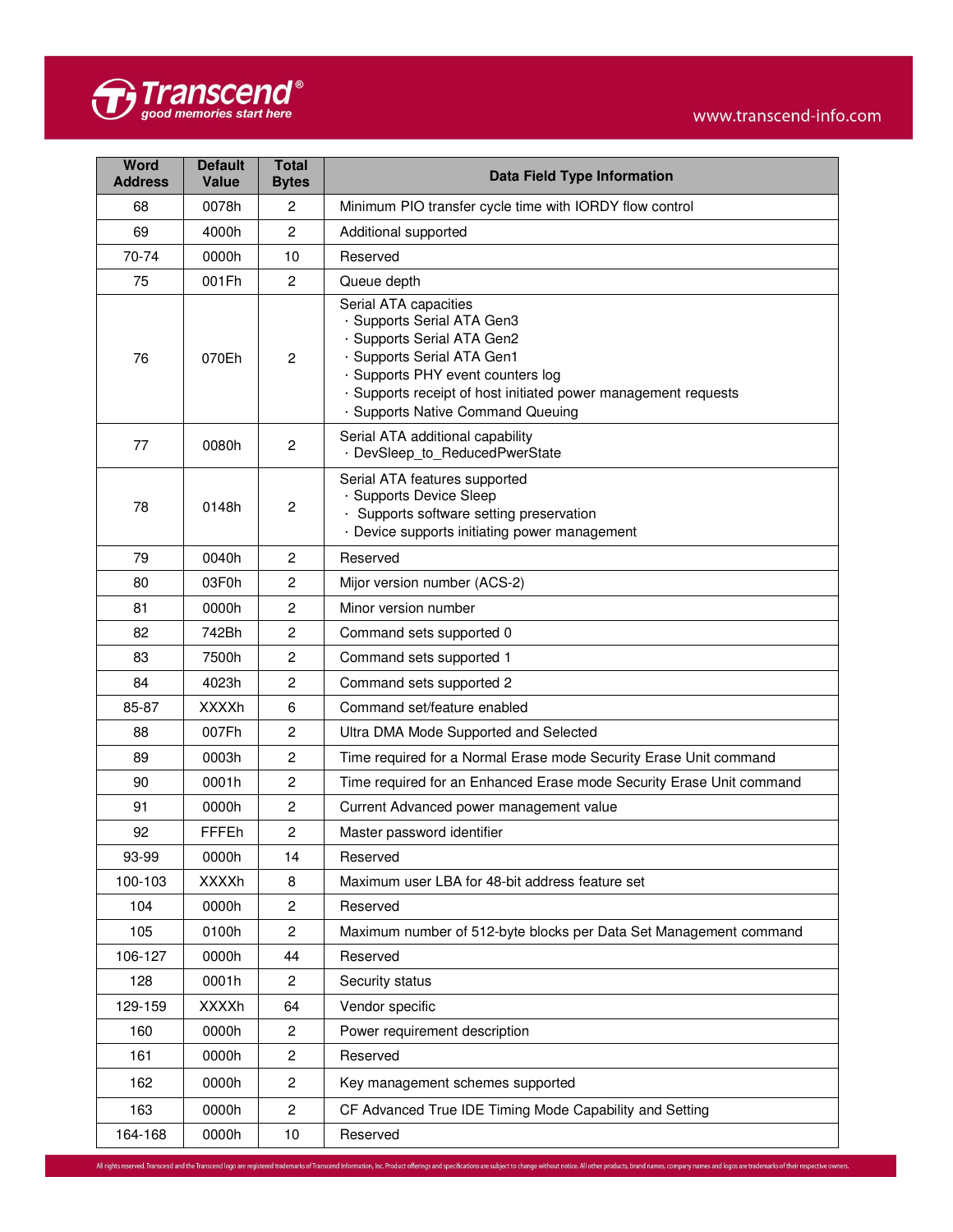

| 169     | 0001h        | 2  | Data Set Management supported           |
|---------|--------------|----|-----------------------------------------|
| 170-216 | <b>XXXXh</b> | 94 | Reserved                                |
| 217     | 0001h        | 2  | Non-rotating media (SSD)                |
| 218-221 | 0000h        | 8  | Reserved                                |
| 222     | 107Fh        | 2  | Transport major revision (SATA Rev 3.1) |
| 223-254 | 0000h        | 64 | Reserved                                |
| 255     | <b>XXXXh</b> | 2  | Integrity word                          |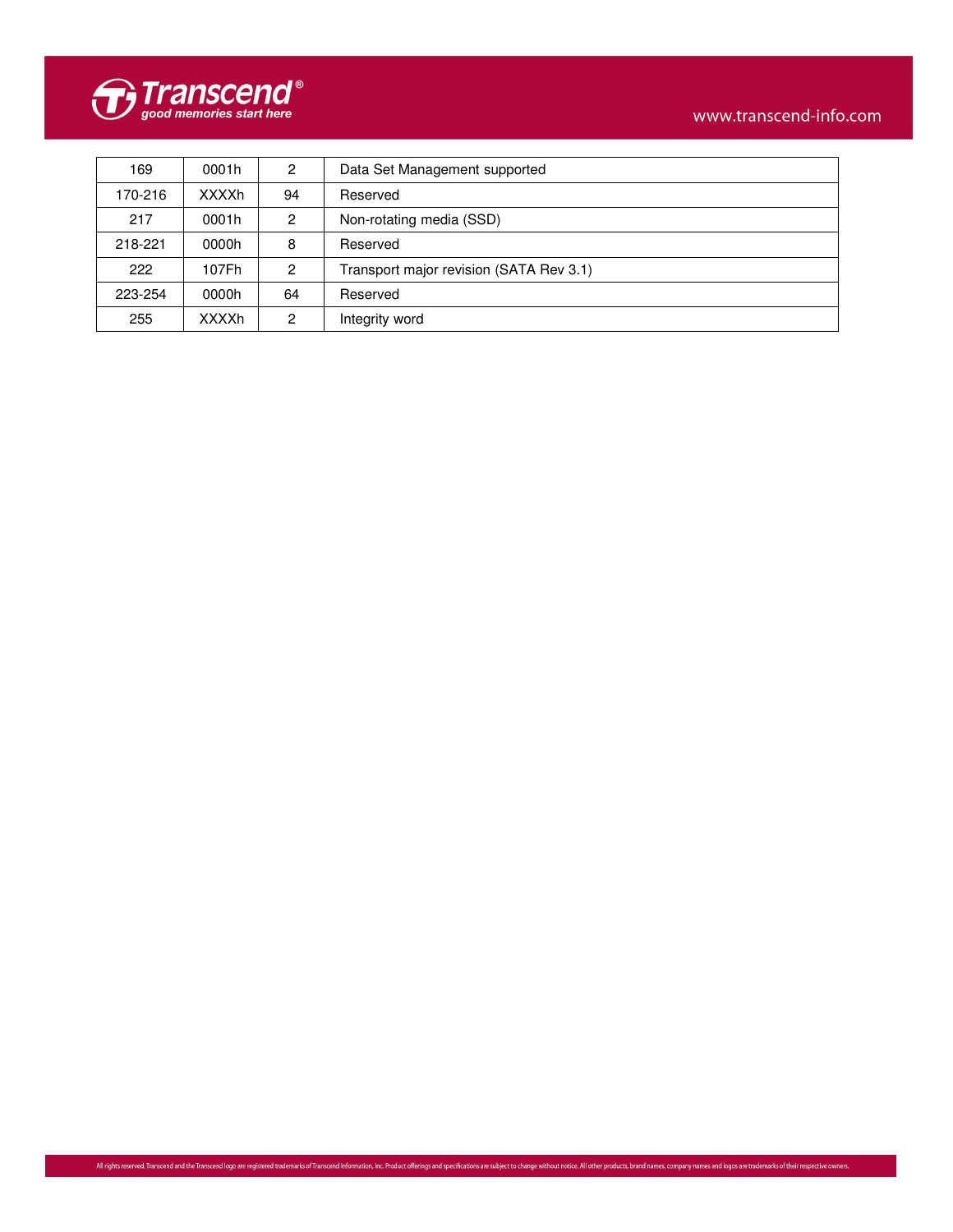

# **SMART Command Support**

| <b>Value</b>     | <b>Command</b>                  | Value            | <b>Command</b>                  |
|------------------|---------------------------------|------------------|---------------------------------|
| D <sub>0</sub> h | Read Data                       | D <sub>5</sub> h | Read Log                        |
| D <sub>1</sub> h | <b>Read Attribute Threshold</b> | D6h              | Write Log                       |
| D <sub>2</sub> h | Enable/Disable Autosave         | D8h              | <b>Enable SMART Operations</b>  |
| D <sub>3</sub> h | Save Attribute Values           | D9h              | <b>Disable SMART Operations</b> |
| D <sub>4</sub> h | Execute OFF-Line Immediate      | DAh              | <b>Return Status</b>            |

If the reserved size is below a threshold, status can be read from the Cylinder Register using the Return Status command (DAh).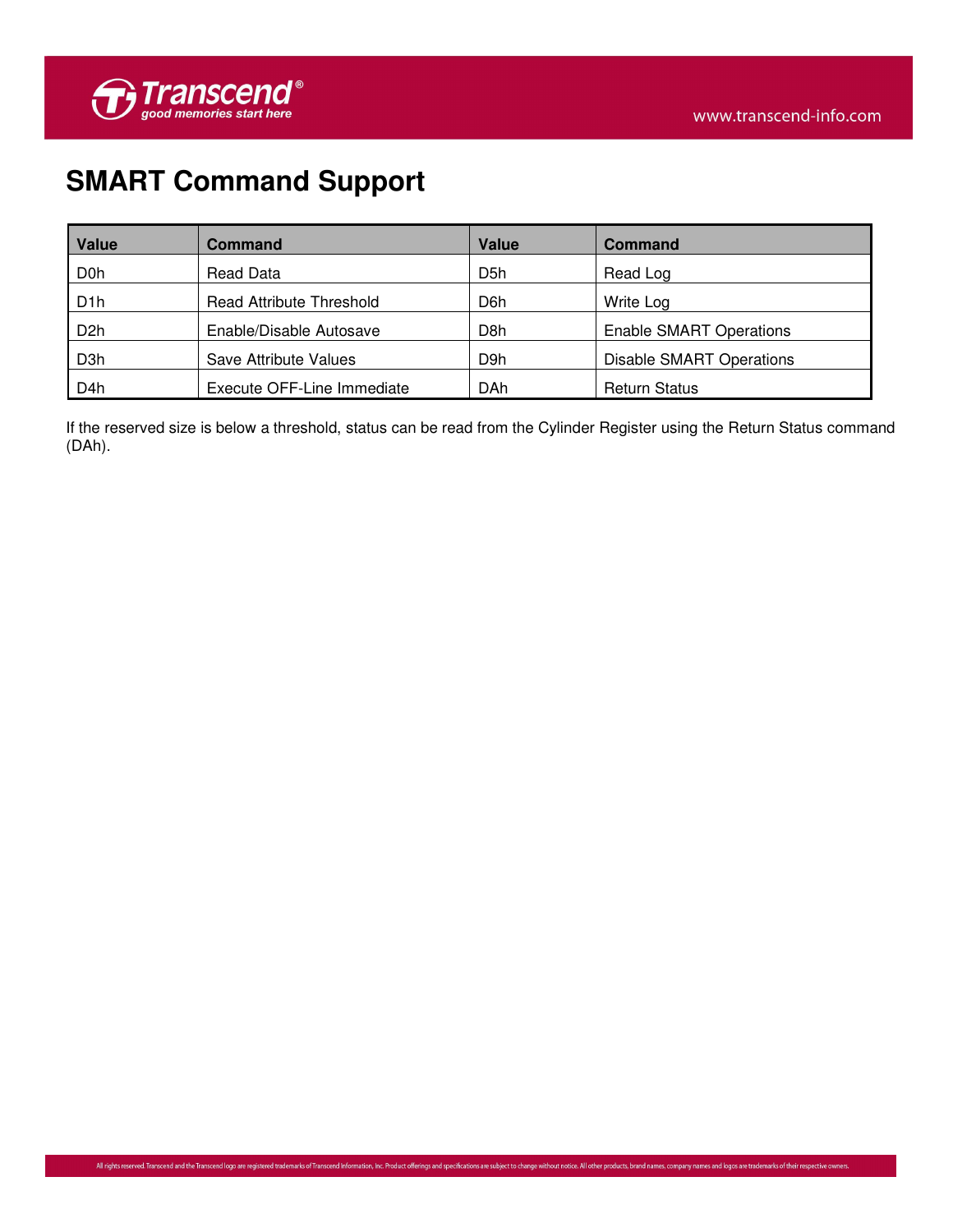## **SMART DATA Structure**

| <b>BYTE</b> | F/V          | <b>Description</b>                                                             |
|-------------|--------------|--------------------------------------------------------------------------------|
| $0 - 1$     | X            | Revision code                                                                  |
| $2 - 361$   | X            | Vendor specific                                                                |
| 362         | V            | Off-line data collection status                                                |
| 363         | X            | Self-test execution status byte                                                |
| 364-365     | V            | Total time in seconds to complete off-line data collection activity            |
| 366         | X            | Vendor specific                                                                |
| 367         | F            | Off-line data collection capability                                            |
| 368-369     | F            | <b>SMART</b> capability                                                        |
| 370         | F            | Error logging capability<br>7-1 Reserved<br>0 1=Device error logging supported |
| 371         | X            | Vendor specific                                                                |
| 372         | F            | Short self-test routine recommended polling time (in minutes)                  |
| 373         | F            | Extended self-test routine recommended polling time (in minutes)               |
| 374         | F            | Conveyance self-test routine recommended polling time (in minutes)             |
| 375-385     | $\mathsf{R}$ | Reserved                                                                       |
| 386-395     | F            | Firmware Version/Date Code                                                     |
| 396-399     | F            | Reserved                                                                       |
| 400-406     | V            | 'SMI2246XT'                                                                    |
| 407-415     | Χ            | Vendor specific                                                                |
| 416         | F            | Reserved                                                                       |
| 417         | F            | Program/write the strong page only                                             |
| 418-419     | $\vee$       | Number of spare block                                                          |
| 420-423     | V            | Average erase count                                                            |
| 424-510     | X            | Vendor specific                                                                |
| 511         | V            | Data structure checksum                                                        |

F=the content of the byte is fixed and does not change.

V=the content of the byte is variable and may change depending on the state of the device or the commands executed by the device.

X=the content of the byte is vendor specific and may be fixed or variable.

R=the content of the byte is reserved and shall be zero.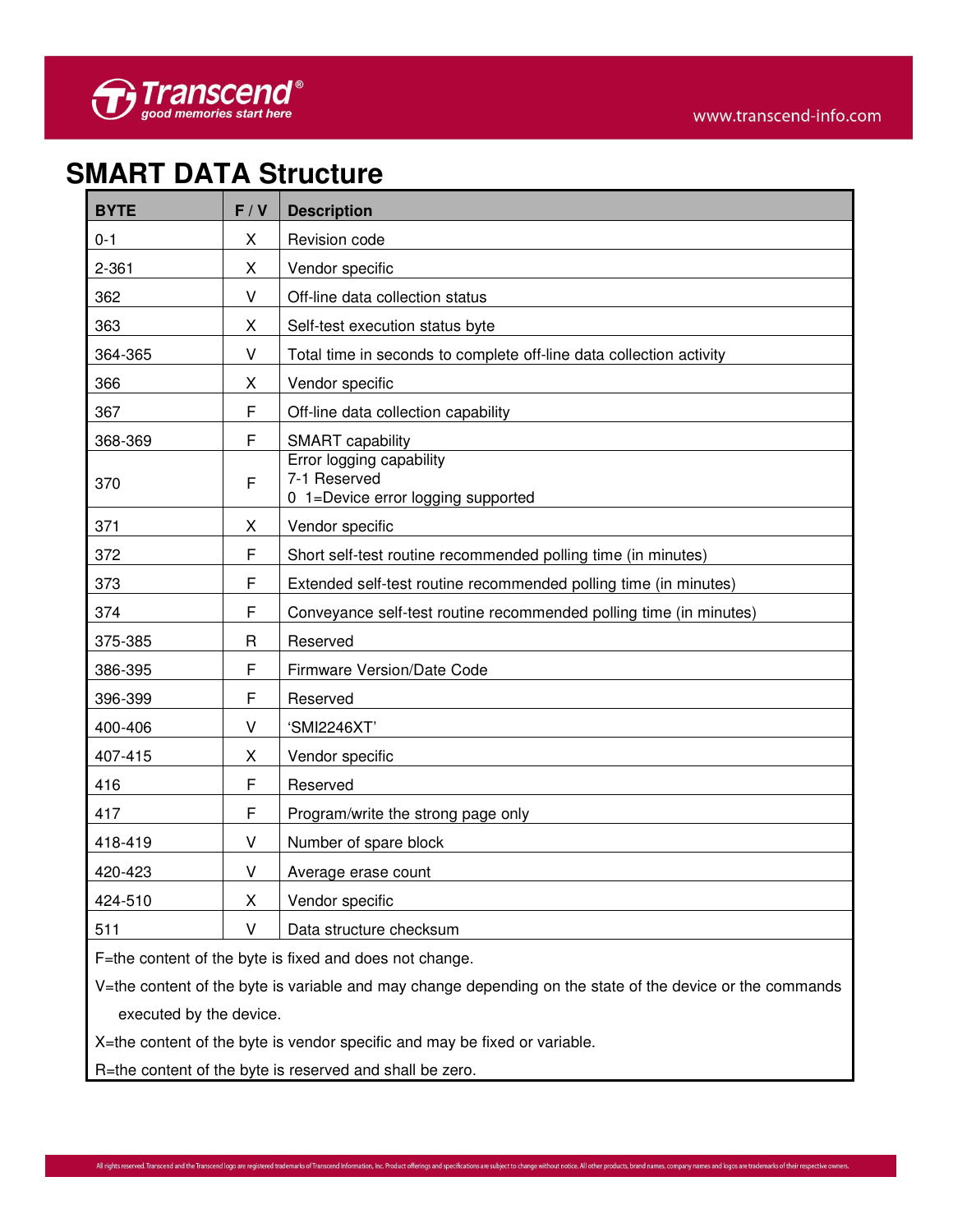

# **SMART Attributes**

The table below shows the vendor specific data in byte 2 to 361 of the 512-byte SMART data

| <b>Attribute ID</b><br>(hex) | <b>Raw Attribute Value</b> |                          |                          |            |        | <b>Attribute Name</b> |                                                |  |
|------------------------------|----------------------------|--------------------------|--------------------------|------------|--------|-----------------------|------------------------------------------------|--|
| 01                           | <b>MSB</b>                 | 00                       | 00                       | 00         | 00     | 00                    | <b>Read Error Rate</b>                         |  |
| 05                           | <b>LSB</b>                 | <b>MSB</b>               | 00                       | 00         | 00     | 00                    | Reallocated sectors count                      |  |
| 09                           | <b>LSB</b>                 |                          |                          | <b>MSB</b> | $00\,$ | $00 \,$               | Reserved                                       |  |
| 0C                           | <b>LSB</b>                 | $\overline{\phantom{a}}$ |                          | <b>MSB</b> | 00     | $00 \,$               | Power Cycle Count                              |  |
| A <sub>0</sub>               | <b>LSB</b>                 |                          |                          | <b>MSB</b> | 00     | 00                    | Uncorrectable sectors count when<br>read/write |  |
| A1                           | <b>LSB</b>                 | <b>MSB</b>               | 00                       | 00         | 00     | 00                    | Number of valid spare block                    |  |
| A <sub>2</sub>               | <b>LSB</b>                 | <b>MSB</b>               | $00\,$                   | $00\,$     | 00     | $00 \,$               | Number of cache data block                     |  |
| A <sub>3</sub>               | <b>LSB</b>                 | <b>MSB</b>               | 00                       | 00         | 00     | 00                    | Number of initial invalid block                |  |
| A4                           | <b>LSB</b>                 | $\overline{\phantom{a}}$ | $\overline{\phantom{a}}$ | <b>MSB</b> | 00     | $00 \,$               | Total erase count                              |  |
| A <sub>5</sub>               | <b>LSB</b>                 | $\overline{\phantom{a}}$ | $\overline{\phantom{a}}$ | <b>MSB</b> | 00     | 00                    | Maximum erase count                            |  |
| A <sub>6</sub>               | <b>LSB</b>                 | $\overline{\phantom{a}}$ | $\overline{\phantom{a}}$ | <b>MSB</b> | 00     | 00                    | Minimum erase count                            |  |
| A7                           | <b>LSB</b>                 | $\blacksquare$           |                          | <b>MSB</b> | 00     | 00                    | Average erase count                            |  |
| CO                           | <b>LSB</b>                 | $\overline{\phantom{a}}$ | $\overline{\phantom{a}}$ | <b>MSB</b> | 00     | 00                    | Power-off retract Count                        |  |
| C <sub>2</sub>               | <b>MSB</b>                 | 00                       | 00                       | 00         | 00     | 00                    | Controlled temperature                         |  |
| C <sub>3</sub>               | <b>LSB</b>                 | $\overline{\phantom{a}}$ |                          | <b>MSB</b> | 00     | 00                    | Hardware ECC recovered                         |  |
| C <sub>4</sub>               | <b>LSB</b>                 | $\overline{\phantom{a}}$ | $\overline{\phantom{a}}$ | <b>MSB</b> | 00     | 00                    | Reallocation event count                       |  |
| C7                           | <b>LSB</b>                 | <b>MSB</b>               | 00                       | 00         | 00     | 00                    | <b>UltraDMA CRC Error Count</b>                |  |
| F1                           | <b>LSB</b>                 | $\overline{\phantom{a}}$ |                          | <b>MSB</b> | 00     | 00                    | Total LBA written (each write unit =<br>32MB)  |  |
| F <sub>2</sub>               | <b>LSB</b>                 |                          |                          | <b>MSB</b> | 00     | 00                    | Total LBA read (each read unit =<br>32MB)      |  |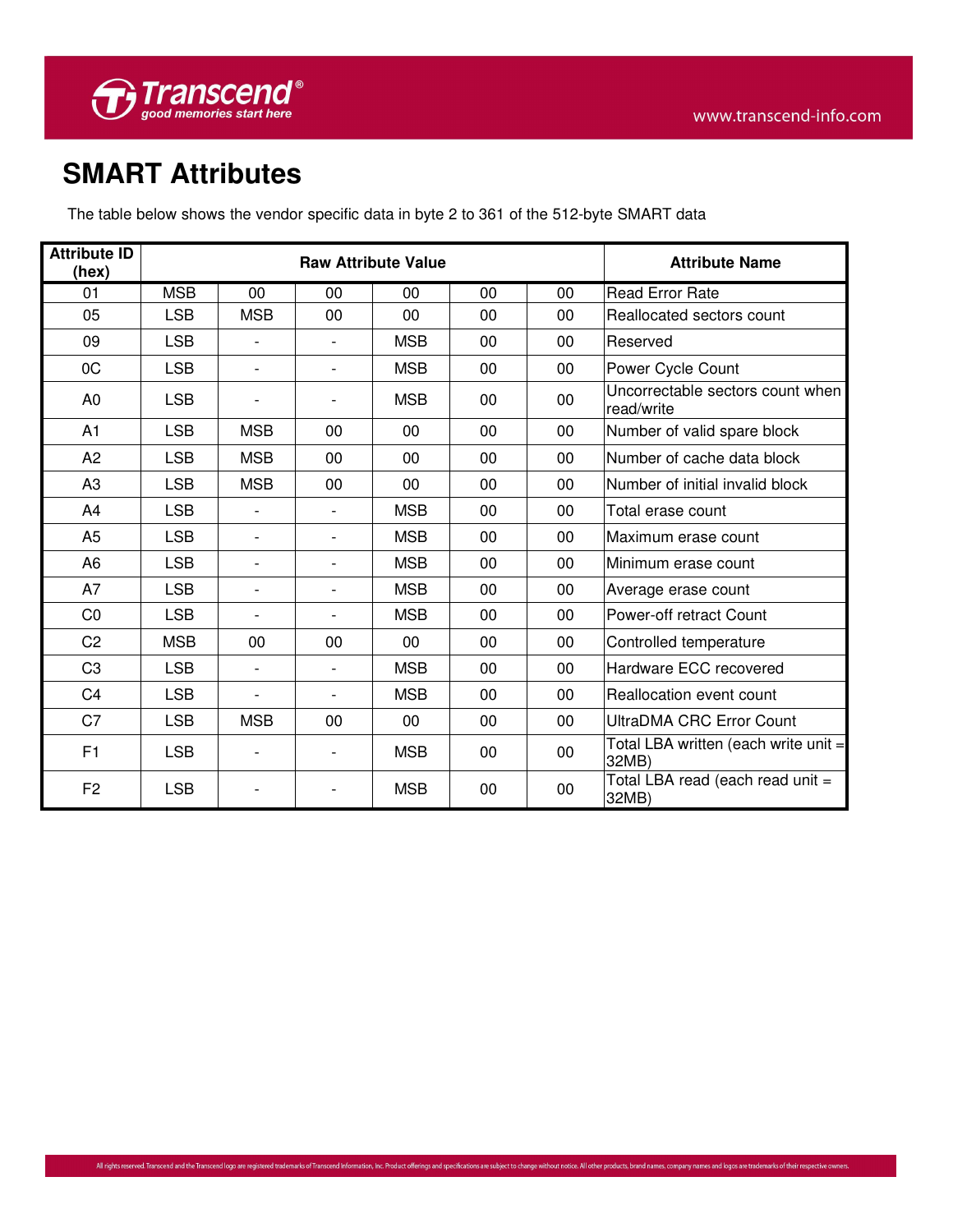

## **Ordering Information**



The above technical information is based on commercial standard data and has been tested to be reliable. However, Transcend makes no warranty, either expressed or implied, as to its accuracy and assumes no liability in connection with the use of this product. Transcend reserves the right to make changes to the specifications at any time without prior notice.



**TAIWAN** No.70, XingZhong Rd., NeiHu Dist., Taipei, Taiwan, R.O.C TEL +886-2-2792-8000 Fax +886-2-2793-2222 E-mail: sales-tw@transcend-info.com tw.transcend-info.com

### **USA**

**Los Angeles:** E-mail: sales-us@transcend-info.com **Maryland:** E-mail: sales-us@transcend-info.com

www.transcend-info.com

### **CHINA**

E-mail: sales@transcendchina.com cn.transcend-info.com

#### **GERMANY**

E-mail: sales-de@transcend-info.com de.transcend-info.com

#### **HONG KONG**

E-mail: sales-hk@transcend-info.com hk.transcend-info.com

#### **JAPAN**

E-mail: sales-jp@transcend-info.com jp.transcend-info.com

### **THE NETHERLANDS**

E-mail: sales-nl@transcend-info.com nl.transcend-info.com

#### **United Kingdom**

E-mail: sales-uk@transcend-info.com uk.transcend-info.com

#### **KOREA**

E-mail: sales-kr@transcend-info.com kr.transcend-info.com